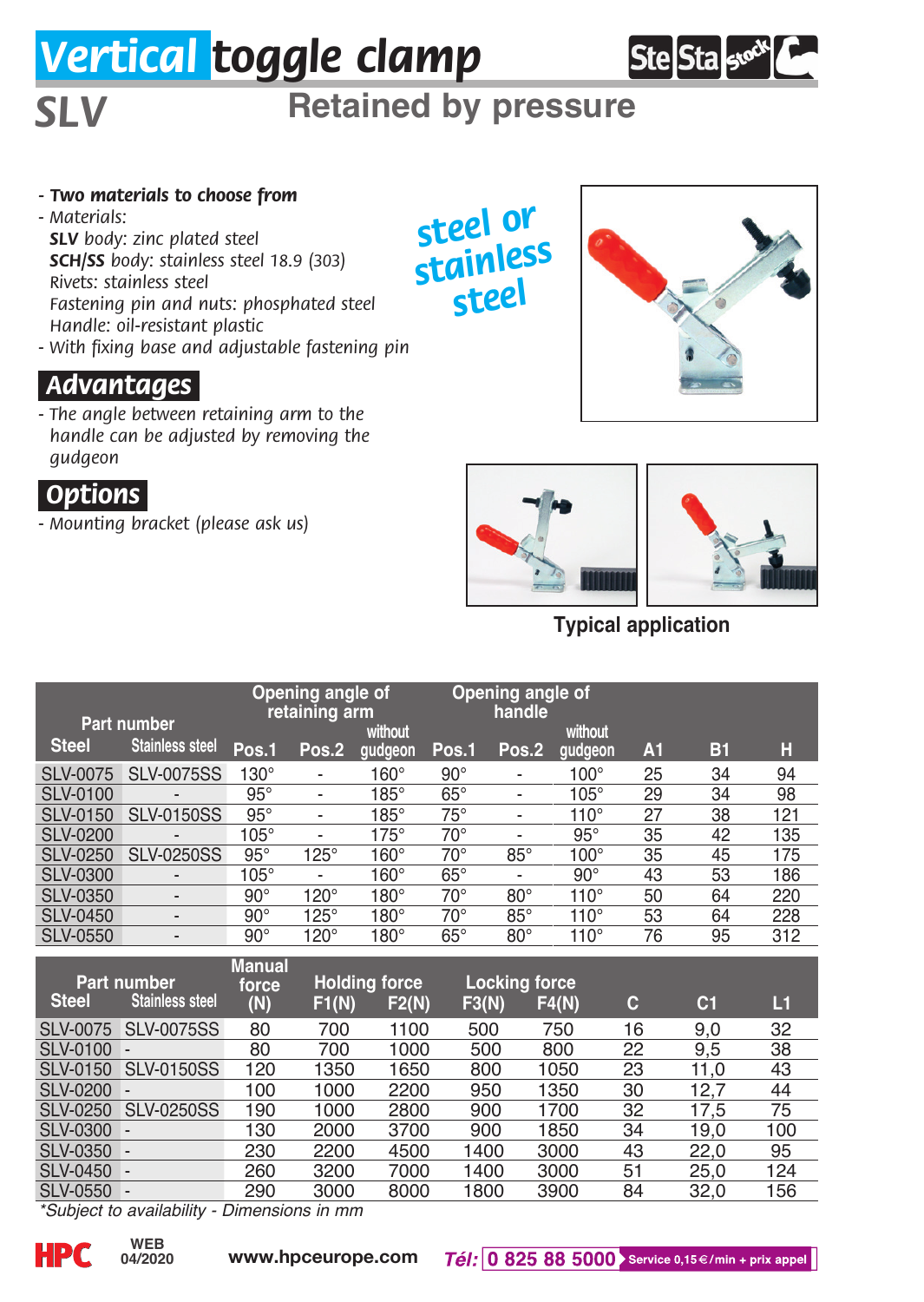*SLV*



|                        |      |      |                              |      |           |                              | <b>Disc.</b> List |     | $-5%$<br>$-10%$ |        | On request                |
|------------------------|------|------|------------------------------|------|-----------|------------------------------|-------------------|-----|-----------------|--------|---------------------------|
| <b>Part number</b>     | A    | A2   | A <sub>3</sub>               | в    | <b>B3</b> | <b>B4</b>                    | D                 | L   | M               | Stock* | Price<br>each<br>1 to $5$ |
| <b>Steel</b>           |      |      |                              |      |           |                              |                   |     |                 |        |                           |
| SLV-0075               | 16.0 | 5,0  | $\overline{\phantom{a}}$     | 24.0 | 5,5       | $\overline{\phantom{a}}$     | 4.4               | 57  | M5x35           | v      | 20,29 €                   |
| SLV-0100               | 16.0 | 6,0  | 14.0                         | 24.0 | 5,5       | 17.5                         | 4.8               | 67  | M5x35           | ✓      | $20.05 \in$               |
| <b>SLV-0150</b>        | 12.7 | 7,0  | $\overline{\phantom{a}}$     | 27.0 | 6,4       | $\overline{\phantom{a}}$     | 5,1               | 70  | M6x50           | ✓      | $23,12 \in$               |
| <b>SLV-0200</b>        | 19.0 | 8,0  | 12.7                         | 27.0 | 6,3       | 25.0                         | 5,5               | 79  | M6x50           | ✓      | $23.12 \t∈$               |
| SLV-0250               | 19.0 | 8,0  | $\overline{a}$               | 32.0 | 8,8       | $\overline{\phantom{a}}$     | 7.1               | 110 | M8x60           | v      | $35.74 \t∈$               |
| SLV-0300               | 25,0 | 9,0  | 19,0                         | 34,5 | 8,8       | $\blacksquare$               | 8,0               | 143 | M8x60           | v      | 43,00 €                   |
| <b>SLV-0350</b>        | 32.0 | 9,0  | $\overline{\phantom{a}}$     | 45.0 | 10,6      | $\blacksquare$               | 8,3               | 145 | M10x80          | ✓      | 48,02 €                   |
| <b>SLV-0450</b>        | 32.0 | 10,0 | $\qquad \qquad \blacksquare$ | 45.0 | 12.7      | $\blacksquare$               | 8.7               | 177 | M12x100         | v      | 61.03 €                   |
| SLV-0550               | 51.0 | 12.5 |                              | 70.0 | 16.5      | $\overline{\phantom{a}}$     | 12.3              | 232 | M16x150         | ٠      | 81.90 $\in$               |
| <b>Stainless steel</b> |      |      |                              |      |           |                              |                   |     |                 |        |                           |
| <b>SLV-0075SS</b>      | 16.0 | 5,0  | $\blacksquare$               | 24.0 | 5.5       | $\qquad \qquad \blacksquare$ | 4.4               | 57  | M5x35           | v      | 51,38 €                   |
| <b>SLV-0150SS</b>      | 12.7 | 7.0  | $\blacksquare$               | 27.0 | 6.4       | $\blacksquare$               | 5.1               | 70  | M6x50           | v      | 66.02 €                   |
| <b>SLV-0250SS</b>      | 19,0 | 8,0  | $\overline{\phantom{a}}$     | 32,0 | 8,8       | $\blacksquare$               | 7,1               | 110 | M8x60           | v      | 92,37 $\epsilon$          |

*\*Subject to availability - Dimensions in mm*

**04/2020**

**Qty** 1+ 6+ 15+ 20+